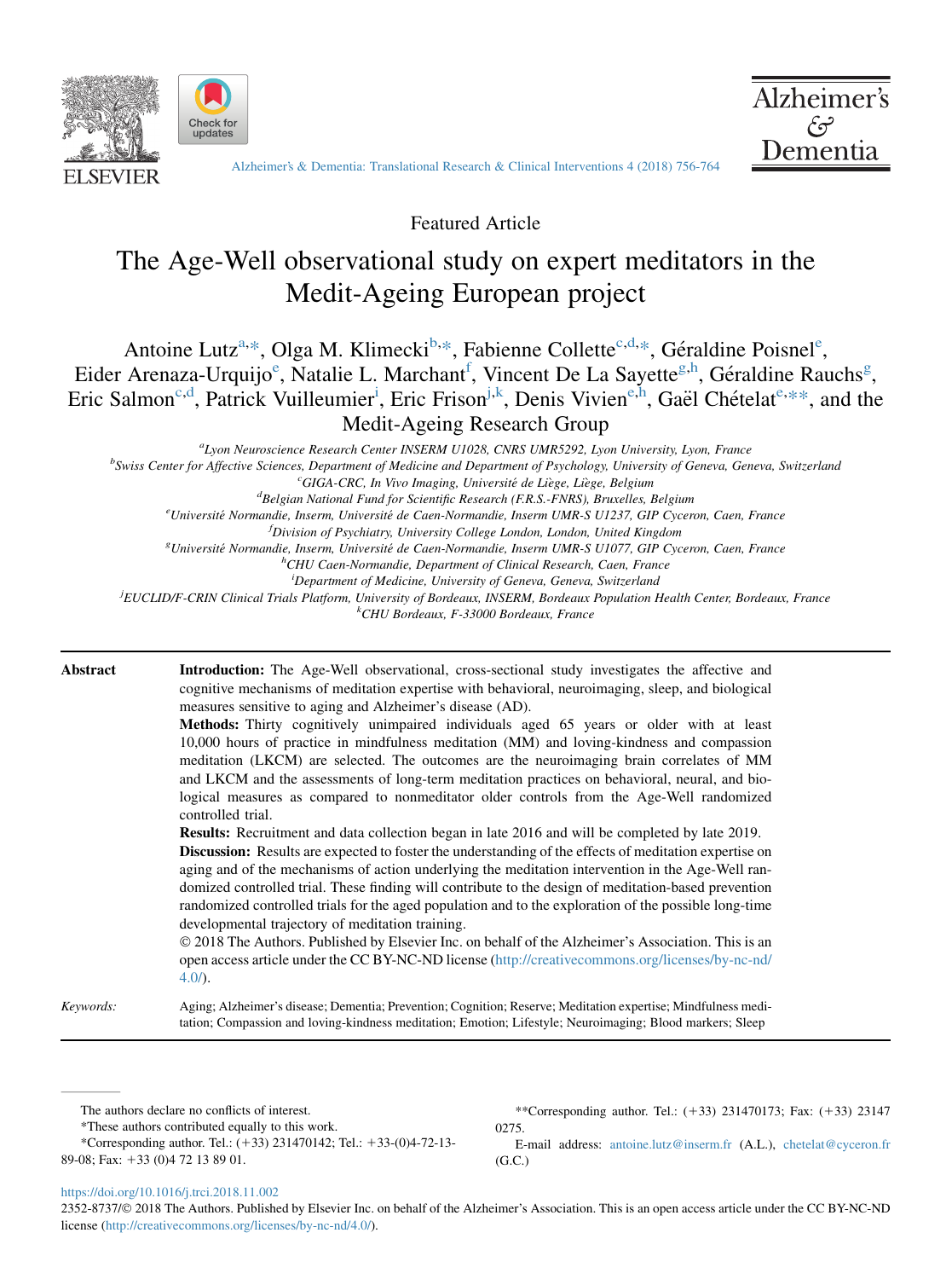# <span id="page-1-0"></span>1. Introduction

There is a recent interest for using meditation practice to improve mental health and well-being in the aging population and reduce risks for Alzheimer's disease (AD) [\[1–5\],](#page-7-0) yet there is still a paucity of evidence supporting this hypothesis. We are currently exploring this hypothesis in the Medit-Ageing research project, which is funded by the European Commission under the call PHC22-2015 of the Horizon 2020 research and innovation program (grant agreement No 667696; public name: Silver Santé Study; [www.](http://www.silversantestudy.eu) [silversantestudy.eu\)](http://www.silversantestudy.eu). This project includes 10 partners from six European countries (Belgium, France, Germany, Spain, Switzerland, and United Kingdom). It aims at assessing the impact of meditation practice on mental health and well-being in aging populations. Medit-Ageing includes two independent randomized controlled trials (RCTs) sponsored by Inserm, that is, the Subjective Cognitive Decline-Well (SCD-Well) RCT (Marchant et al., 2018) and the Age-Well RCT (Poisnel et al., 2018), as well as one cross-sectional study, that is, the Age-Well observational study. The aim of this article is to present the design, hypotheses, and progress of the Age-Well observational crosssectional study. This later complements the Age-Well RCT by investigating a group of older expert long-term meditators.

More specifically, the Age-Well observational study's first aim is to identify the brain signatures of specific meditation practices. Indeed, the Age-Well RCT includes an 18 month original secular program of meditation training to both mindfulness meditation (MM) and loving-kindness and compassion meditation (LKCM). However, the Age-Well RCT cannot parcel out the specific contribution of each meditation practice: its 18-month postintervention visit characterizes only the combined effect of MM and LKCM on mental health and well-being in the aging population. The Age-Well observational cross-sectional study will allow to highlight brain changes specifically associated with each of these meditation states (i.e., MM vs LKCM; Fig. 1A) using functional magnetic resonance imaging (fMRI) data



Fig. 1. (A) Meditation states: Hypothetical model of the core mental processes cultivated during mindfulness and compassion and loving-kindness meditations. Both states are thought to enhance cognitive control and positive emotions, mindfulness meditation enhancing particularly the former, and compassion meditation the latter (see arrows). Through these mechanisms, both practices are expected to have a positive impact on emotional balance, well-being, and emotion regulation and more broadly, on mental health and well-being in aging. The Age-Well observational study aims to characterize the neural correlates of these two states in expert meditators using resting-state fMRI (RS-fMRI) functional connectivity measures, and a neuroimaging affective paradigm. The neural markers will be used to assess the specific contribution of each practice in the meditation intervention implemented in the Age-Well clinical study (Poisnel et al. 2018). (B) Meditation trait: Meditation expertise (i.e., trait) will be assessed by comparing expert and novice meditators on a variety of measures sensitive to aging and well-being. The outcomes include structural and functional brain integrity using structural and functional MRI measures sensitive to aging and behavioral measures (cognition, lifestyle, well-being, mindfulness, psychoaffective factors, and prosocialness), blood-based biological measures, sleep measures (actigraphy, polysomnography, and somnoart), and neuroimaging measures (FDG and florbetapir-PET, resting-state EEG, auditory ERP).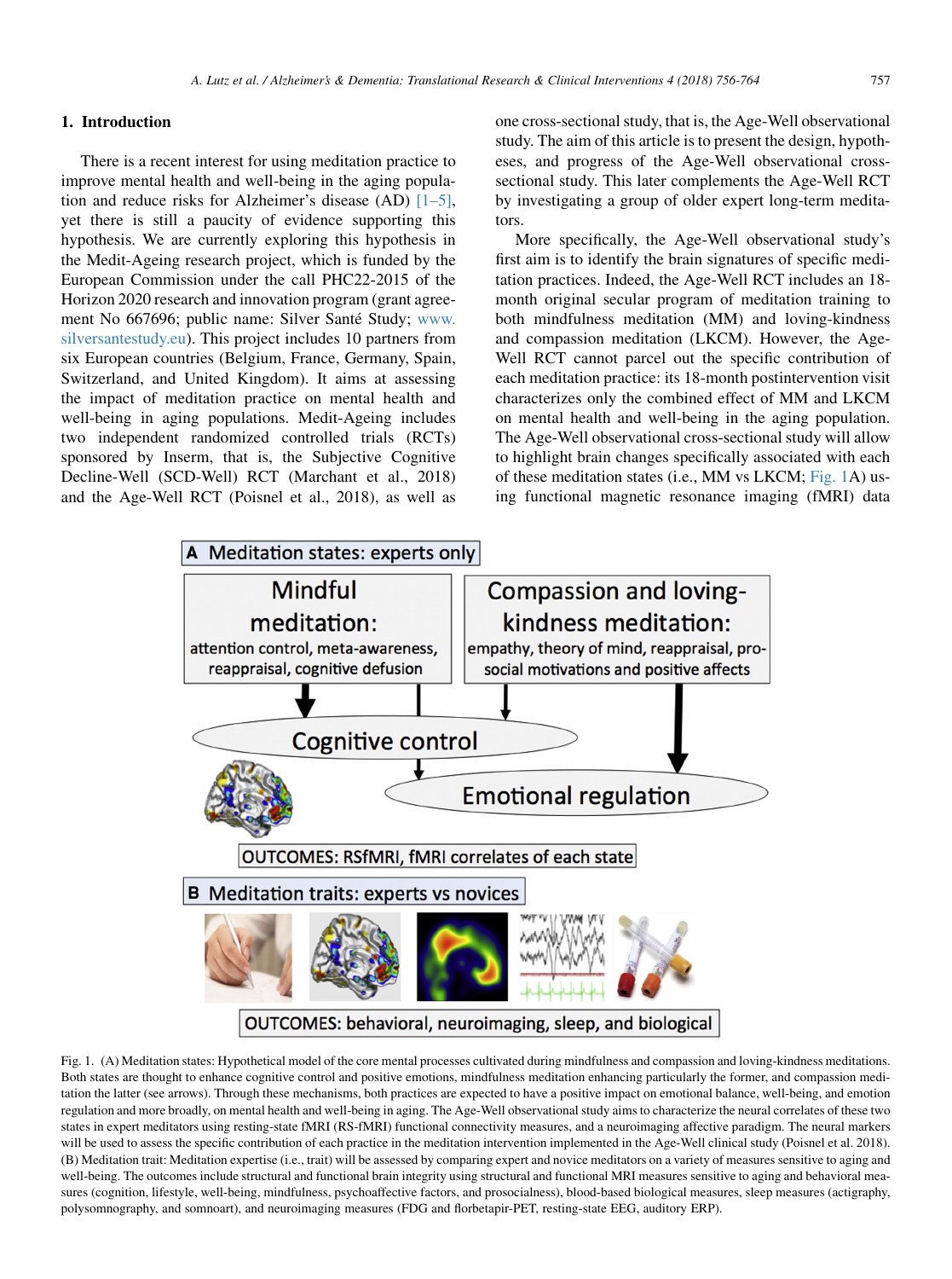collected during the self-generation of these meditation states at rest (resting-state fMRI [RS-fMRI]) as well as during and after witnessing others' suffering in emotional video clips, and to assess their relative regulatory effects on cognitive control and emotions.

The second aim of the Age-Well observational study is to obtain novel markers of meditation expertise (i.e., meditation trait, [Fig. 1](#page-1-0)B) in healthy older meditation expert participants. Indeed, largely due to the novelty of this research, most of our knowledge on the expected effects of meditation practice on mental health and well-being in aging is currently based on the existing literature on younger meditators. Further knowledge is needed in older expert meditators to refine the hypotheses and effect size calculation of future meditation-based intervention studies in older adults. The Age-Well observational study will collect, in the same group of older expert meditators, detailed cognitive, behavioral, biological, neuroimaging, and sleep measures of mental health and well-being. The findings could then be used to refine the predictions and interpretations of the results obtained in the meditation novices of the Age-Well RCT (where the same measures are collected) and also to determine the most sensitive measures to meditation practice in older populations for future studies. More broadly, these markers will inform the collective effort to improve instruments and assessment methods to characterize prevention studies in the field of aging and AD [\[6\].](#page-7-0)

More specifically regarding the first aim of investigating MM and LKCM [\(Fig. 1A](#page-1-0)), MM can be conceptualized as a state of vigilant awareness of one's own thoughts, actions, emotions, and motivations [\[7,8\].](#page-7-0) The practitioner learns to intentionally pay attention to his or her internal or external experiences in the present moment, without making any value judgment. The happy mental states (mental calm) or unhappy mental states (ruminations and destructive emotions) are observed without identifying with or being absorbed by these experiences. The present moment is lived in a more open and flexible way and is less dominated by mental conditioning, which itself is considered as a source of suffering [\[8–10\].](#page-7-0) Accumulating clinical, behavioral, and neuroimaging evidence indicates that the sustained practice of MM improves cognition in young adults, mainly in the domains of attention, metacognition, and memory [\[8\]](#page-7-0), which are cognitive processes particularly sensitive to aging and AD [\[3,4,8\].](#page-7-0) Eight-week mindfulness-based psychotherapies are effective especially for stress management and the prevention of relapse into depression [\[11–13\]](#page-7-0) and could also influence cardiovascular risk factors [\[14\].](#page-7-0) Training in MM, ranging from 8 weeks to 3 months, specifically impacts brain networks associated with attention, memory, and meta-cognition, in particular, the frontoparietal attention networks, the salience network (insula and anterior cingulate cortex [ACC]), and more broadly the frontopolar cortex [\[15,16\].](#page-7-0) Complementing MM, the practice of LKCM aims to orient one's attention toward others by cultivating feelings of benevolence and

kindness and to increase the motivation to help alleviating others' suffering (i.e., compassion) and to help increasing others' well-being (i.e., loving-kindness) [\[17,18\]](#page-7-0). Before developing these prosocial attitudes, compassionmeditation-based interventions often start by nurturing a relationship of greater benevolence toward oneself, for instance by addressing emotions such as shame, selfcriticism, or anger with more acceptation and kindness [\[17,18\]](#page-7-0). Even if the role of cognitive processes in LKCM is still debated [\[19,20\],](#page-7-0) these processes should include empathy, theory of mind, reappraisal, prosocial motivation, and the self-generation of positive affect [\[18,21–23\].](#page-7-0) Recent evidence suggests that LKCM could also downregulate stress, depression, and cardiovascular risk factors [\[24,25\].](#page-8-0) Moreover, neuroimaging evidence shows that empathy, mentalizing, and attention reorienting differentially predict altruistic decision-making [\[26\]](#page-8-0) and that the state of LKCM modulates one's response to human suffering by enhancing the responses of empathy-related brain regions, such as the insula, as well as by augmenting activity in brain regions associated with positive affect and affiliation, such as the striatum and the medial orbitofrontal cortex [\[27–29\]](#page-8-0). A recent longitudinal study comparing within the same participants the effect of a 3-month attention-based meditation training with a 3-month compassion-related meditation training found differential training-related anatomical changes in attention and emotion regulation-related brain areas, the former inducing cortical thickness changes in prefrontal regions, whereas the latter inducing cortical thickness changes in frontoinsular regions [\[16\].](#page-7-0) Based on this emerging literature in young adults, we hypothesize that these two styles of meditation will be engaging common but also distinct cognitive and emotional processes as summarized in [Fig. 1](#page-1-0)A, which should be correlated to partly overlapping and partly specific neural correlates in frontoparietal and limbic networks. We hypothesize that RS-fMRI data collected during the selfgeneration of these meditation states will be correlated with changes in spontaneous functional connectivity in these attention and affective brain areas. We also hypothesize that the two practices will affect the processing of others' suffering as well as the recovery from emotional challenges as measured by fMRI during and after witnessing others' suffering in emotional video clips. More specifically, we predict that meditators reporting either enhanced empathy and/ or positive affective experiences and/or mentalizing strategy during LKCM will exhibit enhanced brain activations in the core neural networks commonly activated during empathy (e.g., anterior insula), positive affects or affiliation (e.g., medial orbitofrontal cortex and striatum), or theory of mind (e.g., temporoparietal junction). We also predict that the duration of neural activation patterns associated with threat perception (amygdala, thalamus, insula, dorsal ACC) in the rest period following the videos will be reduced particularly during MM and LKCM compared to the control condition without meditation instructions [\[30\]](#page-8-0). These brain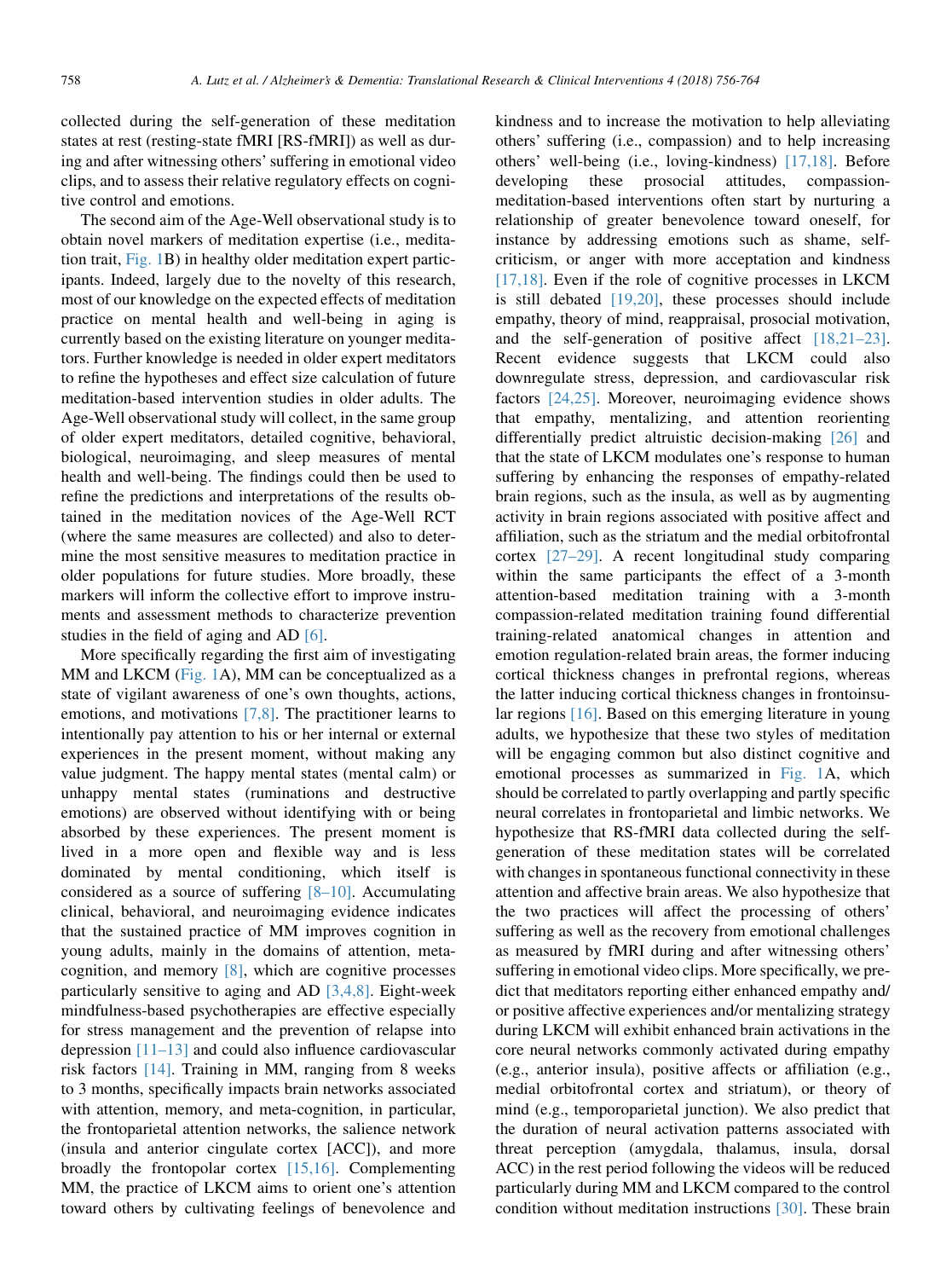changes, specifically associated with MM or LKCM meditations, will be used as neural signatures of these meditation states. They will allow notably to weight the relative contribution of each meditation practice in the changes observed in the novices of the Age-Well RCT.

The second aim of the Age-Well observational study is to characterize the effects of meditation expertise on the same behavioral, neuroimaging, sleep, and biological measures as the ones collected in the Age-Well RCT ([Fig. 1](#page-1-0)B). Overall, we hypothesize that meditation expertise will be associated with increases in positive emotions and cognitive control measures compared to nonmeditator older controls. These increases in turn are expected to be associated with positive effects on markers of health, cognitive function, and wellbeing in aging. One measure of particular importance will be the primary outcomes of the Age-Well RCT, which measure structural and functional neuroimaging markers of brain integrity. Based on our pilot study [\[31\]](#page-8-0), we predict that meditation expertise will be associated with greater volume and perfusion in the ACC and insula compared to nonmeditator older controls.

# 2. Methods/design

# 2.1. Clinical trial setting and design

The Age-Well observational, cross-sectional study is a monocentric trial with 30 autonomous and motivated cognitively normal older expert meditators aged  $\geq 65$  years. The clinical trial protocol (EudraCT: 2016-002441-36; IDRCB: 2016-A01767-44, [ClinicalTrials.gov](http://ClinicalTrials.gov) Identifier: NCT02977819) adheres to Standard Protocol Items: Recommendations for Interventional Trials (SPIRIT) guidelines for clinical trial protocols [\[32\]](#page-8-0).

### 2.2. Participant recruitment and prescreening

Expert meditators should have extensive practices in two families of Buddhist meditations: MM (i.e., Samatha/Vipassana, or Zazen [Zen], Shikantaza [Zen], one-pointed focused attention, or Mahamudra/Dzogchen in Tibetan Buddhism), and LKCM (e.g., Tonglen meditation, practices on the Four Immeasurables [e.g. metta meditation], meditation on Bodhicitta). Expert meditators are recruited in Europe through flyers, advertisement in Buddhist magazine, e-mails, and presentations in Buddhist meditation retreat centers. Interested practitioners are invited to fill in a questionnaire to prescreen the individuals who fit with the main eligibility criteria.

# 2.3. Participant selection: Eligibility criteria and screening visit (V0)

Motivated participants corresponding to the target population are invited to the screening visit (V0) where complete written and oral information is provided and an informed consent is signed. The screening visit comprises a medical interview and a cognitive assessment with a neuropsychologist where the diagnostic battery tests are performed (see Poisnel et al. 2018 for details). Inclusion and exclusion criteria for participants in the Age-Well observational study are detailed in [Table 1](#page-4-0). Briefly, participants are cognitively normal older individuals (aged  $\geq$  65 years), with no major neurological or psychiatric disorder, with an intensive and regular practice of meditation (i.e., at least 10,000 hours of formal meditation in their life including at least 6 cumulative months spent in retreat [at least 8 hours per day of formal meditation] and a regular daily meditation practice, at least 6 days a week of at least 45 minutes of meditation, proficiency in MM and LKCM). The medical doctor verifies these criteria and performs a general health screening comprising medical history, drug therapies, measurement of height and weight, hip and waist circumferences, and sitting blood pressure.

#### 2.4. Measures collected at V1

[Fig. 1A](#page-1-0) describes the measures collected only for experts, and [Fig. 1](#page-1-0)B describes the measures collected for experts and for novices who participate in the Age-Well RCT (Poisnel et al. 2018). The former ones are used to assess meditative states, the latter ones to assess meditation-related traits, such as meditation expertise. The detailed biological, behavioral, neuroimaging, and sleep measures collected at the V1 visit are listed in Poisnel et al. 2018. Briefly, behavioral measures include a series of neuropsychological tests, scales, and questionnaires particularly sensitive to aging and AD (e.g., assessing episodic memory, attention, and executive functions) and/or meditation practices (e.g., assessing well-being, mindfulness and meta-cognition, emotion regulation, altruism, and prosociality), or to assess different aspects of sleep quality, lifestyle, and quality of life. Neuroimaging measures include a series of structural and functional (resting-state and task-related) MRI scans, FDG- and florbetapir-PET scans, and resting-state EEG and auditory event-related potential recording. Objective measures of sleep include actigraphy, somnoart, and polysomnography, and biological measures are obtained from blood sampling. All assessment procedures were discussed and audited by experienced and skilled study staff to ensure the standardization of the procedures.

# 2.5. Blinding

As the expert meditators' data were collected between the three successive cohorts spaced about 6 months apart of the Age-Well Clinical RCT, the interviewers, psychometrists, and outcome assessors were not blind to the group condition.

#### 2.6. Outcome measures

The outcomes of the Age-Well observational study are listed in [Table 2](#page-5-0). As depicted in [Fig. 1](#page-1-0)A, the first objective is to measure the differential engagement of brain areas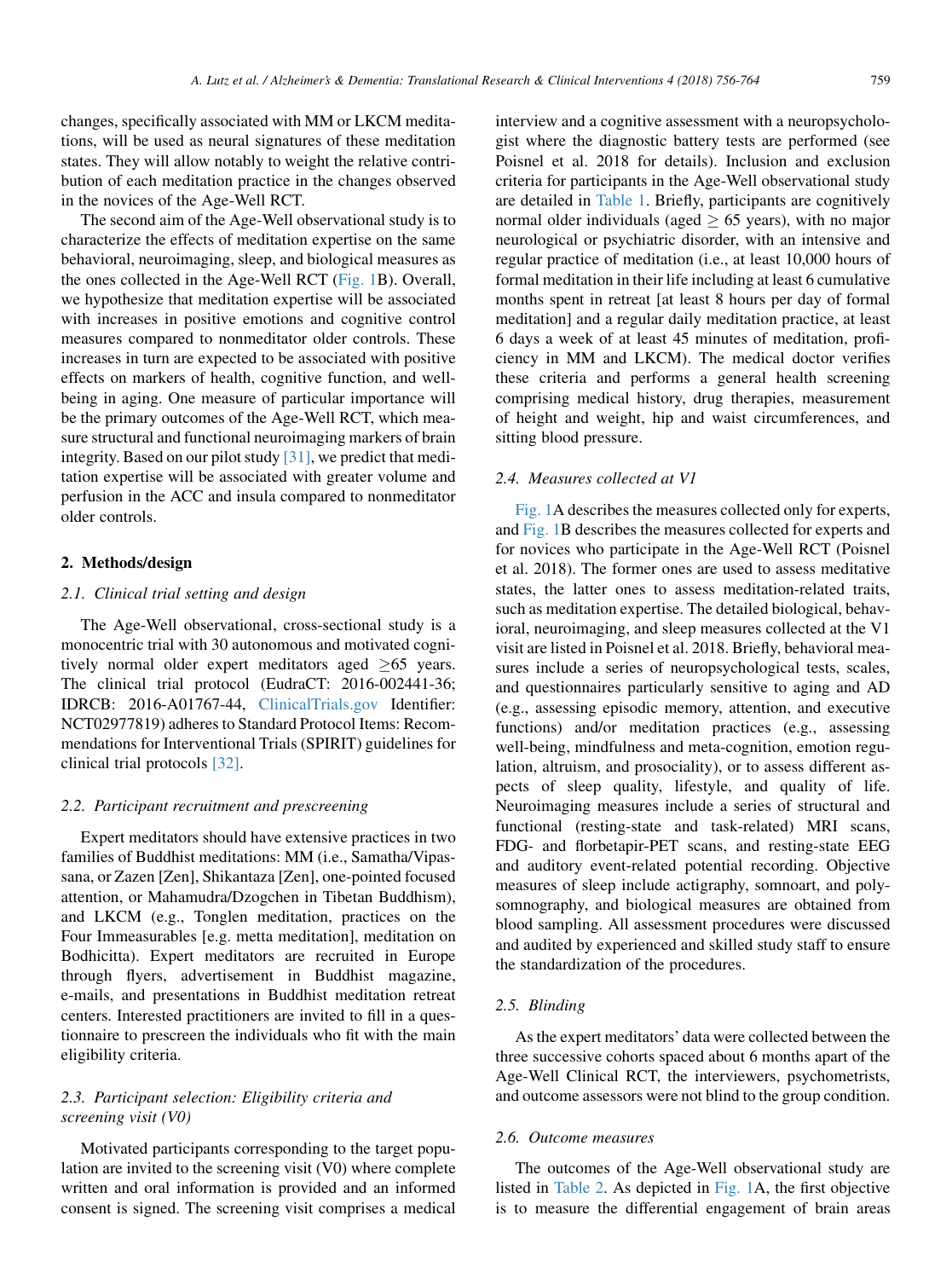<span id="page-4-0"></span>Table 1

| Inclusion and exclusion criteria for the Age-Well observational study |  |  |  |  |
|-----------------------------------------------------------------------|--|--|--|--|
|-----------------------------------------------------------------------|--|--|--|--|

| Inclusion criteria                                                                                                                                                                                                                                                                                                            | Exclusion criteria                                                                                                                                                                                                                                                                                                                                                              |  |
|-------------------------------------------------------------------------------------------------------------------------------------------------------------------------------------------------------------------------------------------------------------------------------------------------------------------------------|---------------------------------------------------------------------------------------------------------------------------------------------------------------------------------------------------------------------------------------------------------------------------------------------------------------------------------------------------------------------------------|--|
| Age $> 65$ years                                                                                                                                                                                                                                                                                                              | Safety concerns in relation to MR scanning (claustrophobia, ferromagnetic<br>object) or PET scanning (Blood sampling to check hepatic and renal<br>functions are performed before the PET scans; known hypersensibility to<br>Amyvid or Glucotep)                                                                                                                               |  |
| Autonomous                                                                                                                                                                                                                                                                                                                    | Presence of a major neurological or psychiatric disorder (including an<br>addiction to alcohol or drugs)                                                                                                                                                                                                                                                                        |  |
| Living at home                                                                                                                                                                                                                                                                                                                | History of cerebral disease (vascular, degenerative, physical malformation,<br>tumor, or head trauma with loss of consciousness for more than an hour)                                                                                                                                                                                                                          |  |
| Educational level $> 7$ years (from the preparatory course—first grade—<br>included)                                                                                                                                                                                                                                          | Presence of a chronic disease or acute unstable illness (respiratory,<br>cardiovascular, digestive, renal, metabolic, hematologic, endocrine, or<br>infectious)                                                                                                                                                                                                                 |  |
| Registered to the social security system                                                                                                                                                                                                                                                                                      | Current or recent medication that may interfere with cognitive functioning<br>(psychotropic, antihistaminic with anticholinergic action, anti-Parkinson's,<br>benzodiazepines, steroidal antiinflammatory long-term treatment,<br>antiepileptic, or analgesic drugs), the interfering nature of the different<br>treatments being at the discretion of the investigating doctor |  |
| Motivated to effectively participate in the project and signing the informed<br>consent form                                                                                                                                                                                                                                  | Being under legal guardianship or incapacitation                                                                                                                                                                                                                                                                                                                                |  |
| Performance within the normal range on standardized cognitive tests<br>according to agreed study-specific standards (age, sex, and education level<br>when available)                                                                                                                                                         | Participation to another biomedical research protocol including the injection<br>of radiopharmaceuticals                                                                                                                                                                                                                                                                        |  |
| 10,000 hours of formal meditation in their life including at least 6 cumulative<br>months spent in retreat                                                                                                                                                                                                                    | Physical or behavioral inabilities to perform the follow-up visits as planned in<br>the study protocol                                                                                                                                                                                                                                                                          |  |
| A regular daily meditation practice, at least 6 days a week of at least<br>45 minutes of meditation                                                                                                                                                                                                                           |                                                                                                                                                                                                                                                                                                                                                                                 |  |
| Extensive experience in mindfulness meditation [i.e., mindfulness, Samatha/<br>Vipassana, Zazen (Zen), Shikantaza (Zen), focused attention, Mahamudra/<br>Dzogchen] and loving-kindness and compassion meditation (i.e., Tonglen<br>practice, 4 incommensurables qualities practice [metta/karuna], Bodhicitta<br>meditation) |                                                                                                                                                                                                                                                                                                                                                                                 |  |

implicated in cognitive control and emotion regulation during two forms of meditation (MM and LKCM) as measured by RS-fMRI and task-related fMRI. The second objective is to test whether behavioral, neuroimaging, biological markers of aging, well-being, and cognition are positively affected by meditation expertise ([Fig. 1B](#page-1-0)). The endpoints will be the mean differences in the measures cited above between the older expert meditators and the nonmeditator older controls from the Age-Well RCT. Of particular interest will be to test whether meditation expertise is associated with superior volume and perfusion activity of the anterior cingulate cortex and the insula compared to nonmeditator older controls from the Age-Well RCT, which will corroborate the hypothesis of the primary outcome of the Age-Well RCT [\[33,34\].](#page-8-0)

#### 2.7. Statistical considerations

# 2.7.1. Sample size calculation

Studies in experienced meditators assessing compassion meditation-related changes in fMRI brain activity showed an effect size (calculated for the fMRI change in the insula in response to emotional stimuli) of  $d = 0.74$  [\[35\]](#page-8-0). Our power to detect a significant group difference at a  $P = .05 \alpha$ level, 2-tailed with an n of 30 per group will thus be in the range of 0.80.

### 2.7.2. Volunteer characteristics

Appropriate descriptive statistics for demographic, disease history, and baseline characteristics will be presented to compare the expert meditators with nonmeditator older controls from the Age-Well RCT. Categorical variables will be presented as the number and percentage of volunteers in each category. Continuous variables will be summarized using descriptive statistics (e.g., n, mean, standard deviation, median, minimum, and maximum).

## 2.7.3. Analysis of the endpoints

Paired sample *t*-tests or Wilcoxon tests (for non-normally distributed parameters) will be performed to compare the behavioral and neuroimaging measures collected during MM and LKCM. Two sample t-tests or Mann-Whitney tests (for non-normally distributed parameters) will be used to compare the other biological, neuroimaging, and behavioral measures in the expert meditators versus the nonmeditator older controls from the Age-Well RCT.

If the distribution of baseline confounding factors (age, education, gender, Mini–Mental State Examination) is unbalanced between groups, the main and sensitivity comparative analyses will be performed with adjustment on those factors. An exploratory analysis of the effect of the exposure to meditation (number of hours of practice in life) will be performed with available data using appropriate models.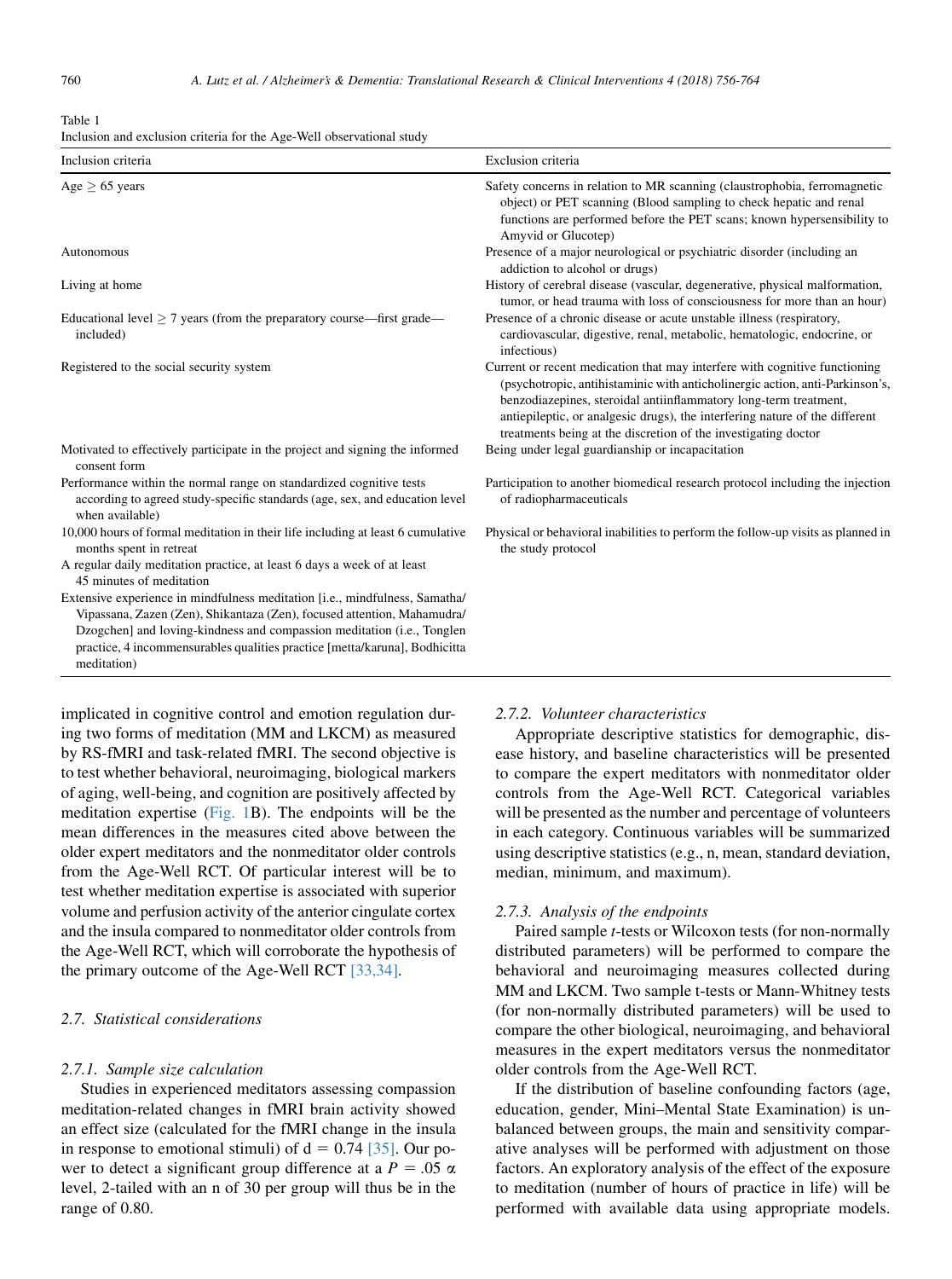<span id="page-5-0"></span>Table 2

List of collected measures and corresponding outcomes

| Measures collected at V1                                                                                                                                                                                                                                                                                                                                                                                                                                                                               | Outcomes                                                                                                                                                                                                                                                                                                                                                                                                                                                            |  |
|--------------------------------------------------------------------------------------------------------------------------------------------------------------------------------------------------------------------------------------------------------------------------------------------------------------------------------------------------------------------------------------------------------------------------------------------------------------------------------------------------------|---------------------------------------------------------------------------------------------------------------------------------------------------------------------------------------------------------------------------------------------------------------------------------------------------------------------------------------------------------------------------------------------------------------------------------------------------------------------|--|
| <b>Behavioral measures</b> (Poisnel et al. 2018 for details):                                                                                                                                                                                                                                                                                                                                                                                                                                          | Composite scores and raw individual measures of cognitive performance,                                                                                                                                                                                                                                                                                                                                                                                              |  |
| Series of neuropsychological tests, scales, and questionnaires<br>particularly sensitive to aging and AD (e.g., assessing episodic memory,<br>attention, and executive functions) and/or meditation practices (e.g.,<br>assessing well-being, mindfulness and meta-cognition, emotion<br>regulation, altruism, and prosociality), or as they allow to assess<br>different aspects of sleep quality, lifestyle, and quality of life.<br><b>Neuroimaging measures</b> (Poisnel et al. 2018 for details): | well-being, mindfulness and meta-cognition, emotions, emotion<br>regulation, altruism, prosociality, sleep quality, lifestyle, and quality of<br>life of the participants. Partner perception of the participant's well-being,<br>willingness to help, social interactions, and memory capacity.                                                                                                                                                                    |  |
| 1. Structural MRI                                                                                                                                                                                                                                                                                                                                                                                                                                                                                      | - Gray and white matter volume                                                                                                                                                                                                                                                                                                                                                                                                                                      |  |
| (a) 3D T1 and fluid-attenuated inversion recovery (FLAIR)                                                                                                                                                                                                                                                                                                                                                                                                                                              | - White matter lesions (number and size per type and location)                                                                                                                                                                                                                                                                                                                                                                                                      |  |
| (b) High-resolution proton-density focused on the hippocampus                                                                                                                                                                                                                                                                                                                                                                                                                                          | - Hippocampal subfield volumes                                                                                                                                                                                                                                                                                                                                                                                                                                      |  |
| (c) Diffusion Kurtosis Imaging (DKI)                                                                                                                                                                                                                                                                                                                                                                                                                                                                   | - Fractional anisotropy and mean diffusivity                                                                                                                                                                                                                                                                                                                                                                                                                        |  |
| (d) Quantitative Susceptibility Mapping (QSM)                                                                                                                                                                                                                                                                                                                                                                                                                                                          | - Magnetic susceptibility index                                                                                                                                                                                                                                                                                                                                                                                                                                     |  |
| 2. Functional MRI-fMRI                                                                                                                                                                                                                                                                                                                                                                                                                                                                                 |                                                                                                                                                                                                                                                                                                                                                                                                                                                                     |  |
| (a) Resting-states fMRI (at rest, mindfulness meditation [MM], and<br>loving-kindness and compassion meditation [LKCM])                                                                                                                                                                                                                                                                                                                                                                                | - Brain functional connectivity                                                                                                                                                                                                                                                                                                                                                                                                                                     |  |
| (b) Task-related fMRI                                                                                                                                                                                                                                                                                                                                                                                                                                                                                  | - Behavioral and brain activity measures associated with attentional                                                                                                                                                                                                                                                                                                                                                                                                |  |
| i) The AX-CPT task $[1]$                                                                                                                                                                                                                                                                                                                                                                                                                                                                               | processes (alertness, inhibition, sustained attention)                                                                                                                                                                                                                                                                                                                                                                                                              |  |
| ii) The SoVT-Rest task (without meditation-specific                                                                                                                                                                                                                                                                                                                                                                                                                                                    | - Behavioral and brain activity and connectivity changes associated                                                                                                                                                                                                                                                                                                                                                                                                 |  |
| instructions, MM, and LKCM)                                                                                                                                                                                                                                                                                                                                                                                                                                                                            | with emotions and emotional inertia                                                                                                                                                                                                                                                                                                                                                                                                                                 |  |
| 3) Resting-state EEG                                                                                                                                                                                                                                                                                                                                                                                                                                                                                   | - Resting-state spontaneous oscillatory activity                                                                                                                                                                                                                                                                                                                                                                                                                    |  |
| 4) Auditory event-related potential (ERP) using the mismatch                                                                                                                                                                                                                                                                                                                                                                                                                                           | - ERP measures of brain activity associated with auditory mismatch                                                                                                                                                                                                                                                                                                                                                                                                  |  |
| negativity protocol [2]<br>5) PET scans                                                                                                                                                                                                                                                                                                                                                                                                                                                                | negativity                                                                                                                                                                                                                                                                                                                                                                                                                                                          |  |
| (a) Glucotep (FDG)-PET scan                                                                                                                                                                                                                                                                                                                                                                                                                                                                            | - Resting-state brain glucose consumption<br>- Brain perfusion from early florbetapir-PET acquisition                                                                                                                                                                                                                                                                                                                                                               |  |
| (b) Amyvid (Florbetapir, AV45)-PET scan                                                                                                                                                                                                                                                                                                                                                                                                                                                                | - Brain amyloid load from late florbetapir-PET acquisition                                                                                                                                                                                                                                                                                                                                                                                                          |  |
| <b>Biological measures from blood</b> (Poisnel et al. 2018 for details):                                                                                                                                                                                                                                                                                                                                                                                                                               |                                                                                                                                                                                                                                                                                                                                                                                                                                                                     |  |
| Fasting sampling performed in the morning and after one day of diet                                                                                                                                                                                                                                                                                                                                                                                                                                    | - Global health: blood count, glucose, cholesterol/lipid profile, urea,                                                                                                                                                                                                                                                                                                                                                                                             |  |
| excluding serotonin-rich food (tomatoes, avocados, pineapple, chocolate,<br>bananas, etc.). 18 tubes (68 mL) of blood collected at V1 and 16 tubes<br>$(62 \text{ mL})$ at V3.                                                                                                                                                                                                                                                                                                                         | creatinine, γ-glutamyltransferase, glutamic oxaloacetic transaminase,<br>Glutamic pyruvic transaminase, brain natriuretic peptide, thyroid-<br>stimulating hormone                                                                                                                                                                                                                                                                                                  |  |
|                                                                                                                                                                                                                                                                                                                                                                                                                                                                                                        | - Stress/inflammation: high-sensible C-reactive protein, cytokines,<br>cortisol, superoxide dismutase                                                                                                                                                                                                                                                                                                                                                               |  |
|                                                                                                                                                                                                                                                                                                                                                                                                                                                                                                        | - Aging/AD (telomere length, telomerase activity, $\beta$ -amyloid (A $\beta$ )<br>1-40/42, total tau, phospho-tau, tissue plasminogen activator,<br>plasminogen activator inhibitor-1, brain-derived neurotrophic factor,<br>insulin, insulin growth factor-1, lymphocyte immunophenotyping,<br>repressor element 1-silencing transcription factor, neurofilament<br>- Mood: serotonin,<br>- Sex/gender: bioavailable testosterone, estradiol, sex hormone binding |  |
|                                                                                                                                                                                                                                                                                                                                                                                                                                                                                                        | globulin, dehydroepiandrosterone sulfate<br>- Genetic: Apolipoprotein E, Genome Wild Association Study<br>- Epigenetics                                                                                                                                                                                                                                                                                                                                             |  |
| Objective measures of sleep:                                                                                                                                                                                                                                                                                                                                                                                                                                                                           |                                                                                                                                                                                                                                                                                                                                                                                                                                                                     |  |
| 1) 1-week wrist actigraphy recording                                                                                                                                                                                                                                                                                                                                                                                                                                                                   | - Indices of mean sleep duration, sleep fragmentation and regularity of<br>the rest-activity cycle obtained from activity and resting state                                                                                                                                                                                                                                                                                                                         |  |
| 2) 2-nights at-home polysom nography                                                                                                                                                                                                                                                                                                                                                                                                                                                                   | - Multiple indices of sleep quality                                                                                                                                                                                                                                                                                                                                                                                                                                 |  |
| 3) A 2D-object location task performed before and after night sleep                                                                                                                                                                                                                                                                                                                                                                                                                                    | - Behavioral measures of overnight memory consolidation                                                                                                                                                                                                                                                                                                                                                                                                             |  |

Analyses with neuroimaging data will include both voxelwise and region-of-interest-based analyses. For fMRI data analysis, we will be using several statistical packages: SPM software (Wellcome Trust Centre for Neuroimaging, London), PLS [\[36,37\]](#page-8-0), and CONN toolbox ([www.nitrc.](http://www.nitrc.org/projects/conn) [org/projects/conn,](http://www.nitrc.org/projects/conn) RRID:SCR\_009550, [\[38\]\)](#page-8-0) on Matlab (MathWorks, Natick, MA). For other statistical analyses, we will use R statistical software [\[39\]](#page-8-0), SAS ([https://sas.](https://sas.com) [com](https://sas.com)), IBM SPSS Statistics for Windows (Armonk, NY; IBM Corp) and Statistica (StatSoft, Dell Software).

# 2.8. Ethics and safety aspects

The Age-Well observational study was approved by the local ethics committee (Comite de Protection des Personnes CPP Nord-Ouest III, Caen; trial registration number: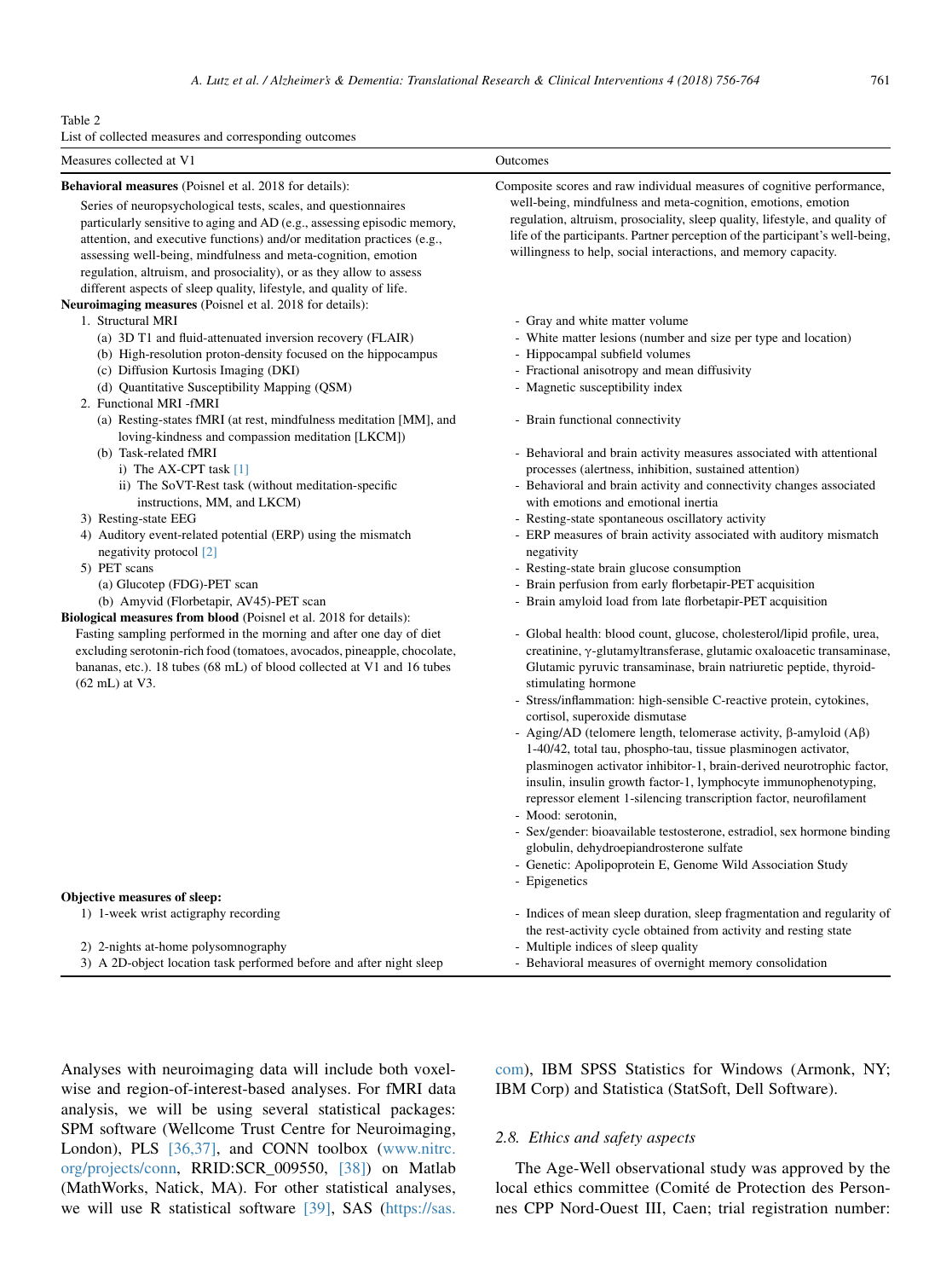EudraCT: 2016-002441-36; IDRCB: 2016-A01767-44). The study conforms to the principles of good clinical practice. Participants give their written informed consent before enrollment in the study. The sponsor of the clinical trial has insurance for all participants. The disadvantages and risk of adverse events in the present study are considered as low. Blood samples are drawn from the antecubital vein after disinfection with alcohol swabs. There is a minimal risk of infection and bleeding related to the procedure. There are no known side effects to MRI, but the procedure can be uncomfortable. A thorough anamnesis is carried out during the medical examination to account for contraindications (metal implants, etc.). Unexpected findings will be dealt with according to local hospital guidelines.

#### 2.9. Data management and monitoring

The sponsor (Inserm) has established a trial steering committee according to Good Clinic Practice guidelines with the responsibility to provide oversight of the conduct of the trial, advice on scientific credibility on behalf of the sponsor and the funder, and to assess the progress of the protocol. An external Data and Safety Monitoring Board (DSMB) independent of the sponsor was appointed to (1) evaluate the safety of participants included in the Age-Well trial and (2) recommend preserving the scientific and the ethical integrity of the study.

More details on data management and monitoring can be found in Poisnel et al. (2018).

#### 2.10. Study progress

From May 2016 to September 2018, 45 individuals responded to flyers, conferences at meditation centers, inperson request, and e-mail request. Among those, 21 participants were interested in participating and screened (V0 visit) and 20 were included (70% men and 30% women). The reason for noninclusion was abnormal performance in the diagnostic battery. Recruitment will be achieved in late 2019. Electronic data entry and processing is currently ongoing.

# 3. Discussion

The Age-Well observational study is part of the Medit-Ageing project, a European research initiative to foster healthy aging and older adults' well-being by understanding factors that could prevent and delay age-related diseases and disabilities. It is the first cross-sectional study to exhaustively explore the relationship between meditation expertise, aging, and well-being with a multidisciplinary, multimodal approach that combines behavioral, neuroimaging, sleep, and biological measures. The close association of the Age-Well observational study with the Age-Well RCT will enable the identification of novel markers of meditation expertise in healthy older meditators and the refinement of hypotheses and interpretations in the Age-Well RCT. Studying the neural correlates of MM and LKCM will enable us to better characterize the specific contribution of two styles of meditation training on cognitive control and emotion regulation. A better understanding of the mechanisms of action of meditation will facilitate sensitivity to intervention analysis and help refine and tailor future meditation-based interventions. Understanding these regulatory training regimes is crucial in aging as psychoaffective factors such as stress, anxiety, and depression, significantly contribute to reduced quality of life and increased risk for dementia in older adults [\[40–42\].](#page-8-0)

An important limitation of the study comes from its cross-sectional design that prevents us from studying any causal relationship associated with meditation practice. In particular, it is possible that some group differences will reflect other factors such as difference in worldview, lifestyle, or diet. By collecting quantitative and qualitative measures of many of these lifestyle factors, we will be able to explore some of these alternative interpretations, even if this study will not be able to disentangle whether these factors influenced meditation practice (i.e., confounding factor) or were influenced by meditation practice (i.e., mediation factor of meditation practice). As we collected identical measures in the longitudinal Age-Well RCT, we will be able to address some of these interpretative limitations by identifying the expert-related effects in the Age-Well observational study, which are overlapping, or not, with the training-related effects from the Age-Well RCT. From this comparison, we might be able to simulate the possible long-time developmental trajectory of meditation training beyond the 18 months of training used in the Age-Well RCT. This comparison will guide future research designs concerned with optimizing the duration of a meditation training for the elderly. Another limitation comes from the heterogeneity of the meditation traditions. In particular, the various traditions weight somewhat differently on the relative role of MM and LKCM in the training. However, this heterogeneity can also be viewed as a strength. The different Buddhist traditions represented here (Zen, Theravada, and Tibetan Buddhism) will help to generalize any observed effect beyond particular traditions. Post hoc analyses will explore the influence of individual meditation practice preferences on the measures. The extended plan will be to compare the effects on aging of various domains of expertise such as meditation, sport, music, and chess.

Using an innovative approach, results from the Age-Well studies are expected to improve understanding of the mechanisms through which different forms of meditation may foster healthy aging and older adults' well-being, in addition to preventing and delaying age-related diseases and disabilities. The Age-Well observational study should help shape and optimize future lifestyle- and meditation-based clinical trials and facilitate the integration of meditation practice into existing and future preventive programs and clinical interventions for older people.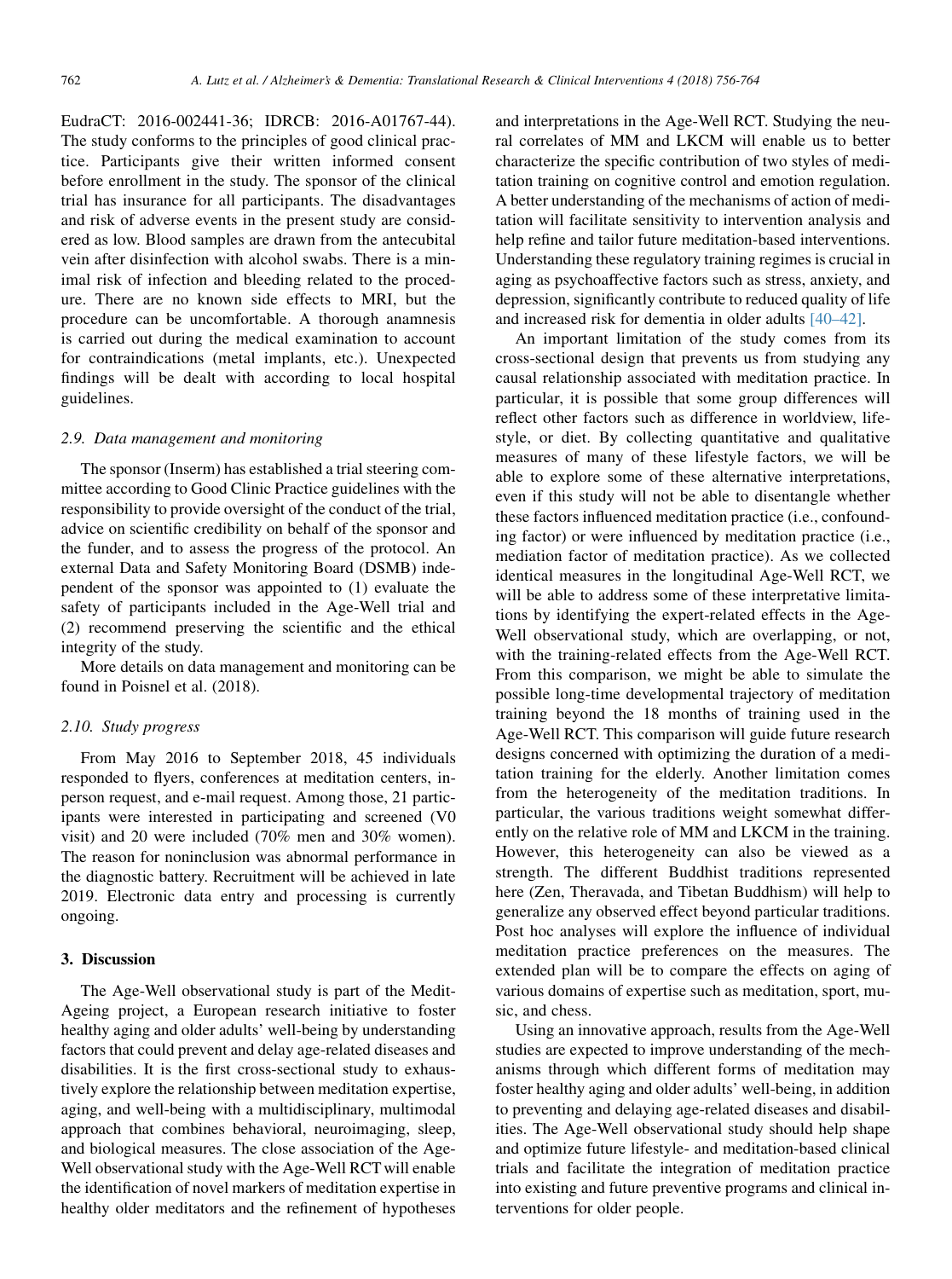# <span id="page-7-0"></span>Acknowledgments

The authors would like to thank all the contributors listed in the Medit-Ageing Research Group, as well as Dr Mathieu Ricard, Clara Benson, Eléa Perraud, Gwendoline Le Du, Valérie Lefranc, Aurélia Cognet, Clarisse Gaubert, Sylvie Brucato, Dr Laurence Michel, Marine Faure, Rhonda Smith, Charlotte Reid, Marie Saville, Jeanne Lepetit, Dr Alain Manrique, Inserm administrative financial and legal departments, EUCLID personnel, the sponsor (Pole Recherche Clinique at Inserm), Inserm Transfert (Delphine Smagghe), the Cyceron staff, and the participants of the Age-Well observational study.

The Age-Well observational study is part of the Medit-Ageing project funded through the European Union's in Horizon 2020 research and innovation programme related to the call PHC22 "Promoting mental well-being in the ageing population" and under grant agreement No 667696. Inserm, Region Normandie, Fondation d'entreprise MMA des Entrepreneurs du Futur also contribute to fund parts of the Medit-Ageing project not initially included in the initial grant (not covered by the European Union funding). Funding sources are not involved in the study design, data acquisition, data analysis, data interpretation or manuscript writing.

# RESEARCH IN CONTEXT

- 1. Systematic review: We identified observational trials by searches of [clinicaltrials.gov.](http://clinicaltrials.gov) Search terms: Condition or disease: ageing; healthy; Age: senior (accepts healthy); Study type: observational; other terms: prevention. Two studies were identified.
- 2. Interpretation: The Age-Well observational study is the first observational study to assess the specific cognitive and affective brain correlates of two distinct styles of meditation and the effects and mechanisms of long-term meditation practice on behavioral, neuroimaging, sleep, and biological markers of mental health and well-being in the aging population. This study addresses whether older expert meditators have enhanced brain and cognitive reserve, emotion regulation, well-being, sleep, global health, and quality of life compared to nonmeditator older controls.
- 3. Future directions: The Age-Well observational study will contribute to the design of meditation-based prevention randomized controlled trials and to the exploration of the possible long-time developmental trajectory of meditation training.

#### References

- [1] [Innes KE, Selfe TK. Meditation as a therapeutic intervention for adults](http://refhub.elsevier.com/S2352-8737(18)30077-5/sref1) [at risk for Alzheimer's disease - potential benefits and underlying](http://refhub.elsevier.com/S2352-8737(18)30077-5/sref1) [mechanisms. Front Psychiatry 2014;5:40](http://refhub.elsevier.com/S2352-8737(18)30077-5/sref1).
- [2] [Quintana-Hern](http://refhub.elsevier.com/S2352-8737(18)30077-5/sref2)á[ndez DJ, Mir](http://refhub.elsevier.com/S2352-8737(18)30077-5/sref2)ó-Barrachina MT, Ibáñ[ez-Fern](http://refhub.elsevier.com/S2352-8737(18)30077-5/sref2)á[ndez IJ,](http://refhub.elsevier.com/S2352-8737(18)30077-5/sref2) [Pino AS-D, Quintana-Montesdeoca MP, Rodr](http://refhub.elsevier.com/S2352-8737(18)30077-5/sref2)í[guez-de Vera B, et al.](http://refhub.elsevier.com/S2352-8737(18)30077-5/sref2) [Mindfulness in the Maintenance of Cognitive Capacities in](http://refhub.elsevier.com/S2352-8737(18)30077-5/sref2) [Alzheimer's Disease: A Randomized Clinical Trial. J Alzheimers](http://refhub.elsevier.com/S2352-8737(18)30077-5/sref2) [Dis 2016;50:217–32.](http://refhub.elsevier.com/S2352-8737(18)30077-5/sref2)
- [3] [Newberg AB, Serruya M, Wintering N, Moss AS, Reibel D, Monti DA.](http://refhub.elsevier.com/S2352-8737(18)30077-5/sref3) [Meditation and neurodegenerative diseases. Ann N Y Acad Sci 2014;](http://refhub.elsevier.com/S2352-8737(18)30077-5/sref3) [1307:112–23](http://refhub.elsevier.com/S2352-8737(18)30077-5/sref3).
- [4] [Gard T, H](http://refhub.elsevier.com/S2352-8737(18)30077-5/sref4)ölzel BK, Lazar SW. The potential effects of meditation on [age-related cognitive decline: A systematic review. Ann N YAcad Sci](http://refhub.elsevier.com/S2352-8737(18)30077-5/sref4) [2014;1307:89–103](http://refhub.elsevier.com/S2352-8737(18)30077-5/sref4).
- [5] [Luders E. Exploring age-related brain degeneration in meditation](http://refhub.elsevier.com/S2352-8737(18)30077-5/sref5) [practitioners. Ann N Y Acad Sci 2014;1307:82–8.](http://refhub.elsevier.com/S2352-8737(18)30077-5/sref5)
- [6] [Ferris SH, Aisen PS, Cummings J, Galasko D, Salmon DP,](http://refhub.elsevier.com/S2352-8737(18)30077-5/sref6) [Schneider L, et al. ADCS Prevention Instrument Project: Overview](http://refhub.elsevier.com/S2352-8737(18)30077-5/sref6) [and initial results. Alzheimer Dis Assoc Disord 2006;20:S109–23.](http://refhub.elsevier.com/S2352-8737(18)30077-5/sref6)
- [7] [Dreyfus G. Is mindfulness present-centred and non-judgmental? A dis](http://refhub.elsevier.com/S2352-8737(18)30077-5/sref7)[cussion of the cognitive dimensions of mindfulness. Contemp Bud](http://refhub.elsevier.com/S2352-8737(18)30077-5/sref7)[dhism 2011;12:41–54](http://refhub.elsevier.com/S2352-8737(18)30077-5/sref7).
- [8] [Lutz A, Jha AP, Dunne JD, Saron CD. Investigating the phenomeno](http://refhub.elsevier.com/S2352-8737(18)30077-5/sref8)[logical matrix of mindfulness-related practices from a neurocognitive](http://refhub.elsevier.com/S2352-8737(18)30077-5/sref8) [perspective. Am Psychol 2015;70:632–58](http://refhub.elsevier.com/S2352-8737(18)30077-5/sref8).
- [9] [Kabat-Zinn J. An outpatient program in behavioral medicine for](http://refhub.elsevier.com/S2352-8737(18)30077-5/sref9) [chronic pain patients based on the practice of mindfulness meditation:](http://refhub.elsevier.com/S2352-8737(18)30077-5/sref9) [theoretical considerations and preliminary results. Gen Hosp Psychia](http://refhub.elsevier.com/S2352-8737(18)30077-5/sref9)[try 1982;4:33–47](http://refhub.elsevier.com/S2352-8737(18)30077-5/sref9).
- [10] [Chambers R, Gullone E, Allen NB. Mindful emotion regulation: An](http://refhub.elsevier.com/S2352-8737(18)30077-5/sref10) [integrative review. Clin Psychol Rev 2009;29:560–72.](http://refhub.elsevier.com/S2352-8737(18)30077-5/sref10)
- [11] [Rosenkranz MA, Davidson RJ, Maccoon DG, Sheridan JF, Kalin NH,](http://refhub.elsevier.com/S2352-8737(18)30077-5/sref11) [Lutz A. A comparison of mindfulness-based stress reduction and an](http://refhub.elsevier.com/S2352-8737(18)30077-5/sref11) [active control in modulation of neurogenic inflammation. Brain Behav](http://refhub.elsevier.com/S2352-8737(18)30077-5/sref11) [Immun 2013;27:174–84.](http://refhub.elsevier.com/S2352-8737(18)30077-5/sref11)
- [12] [Dimidjian S, Segal ZV. Prospects for a clinical science of mindfulness](http://refhub.elsevier.com/S2352-8737(18)30077-5/sref12)[based intervention. Am Psychol 2015;70:593–620.](http://refhub.elsevier.com/S2352-8737(18)30077-5/sref12)
- [13] [Kuyken W, Warren FC, Taylor RS, Whalley B, Crane C, Bondolfi G,](http://refhub.elsevier.com/S2352-8737(18)30077-5/sref13) [et al. Efficacy of Mindfulness-Based Cognitive Therapy in Prevention](http://refhub.elsevier.com/S2352-8737(18)30077-5/sref13) [of Depressive Relapse: An Individual Patient Data Meta-analysis](http://refhub.elsevier.com/S2352-8737(18)30077-5/sref13) [From Randomized Trials. JAMA Psychiatry 2016;73:565–74](http://refhub.elsevier.com/S2352-8737(18)30077-5/sref13).
- [14] [Kopf S, Oikonomou D, Hartmann M, Feier F, Faude-Lang V,](http://refhub.elsevier.com/S2352-8737(18)30077-5/sref14) [Morcos M, et al. Effects of stress reduction on cardiovascular risk fac](http://refhub.elsevier.com/S2352-8737(18)30077-5/sref14)[tors in type 2 diabetes patients with early kidney disease - results of a](http://refhub.elsevier.com/S2352-8737(18)30077-5/sref14) [randomized controlled trial \(HEIDIS\). Exp Clin Endocrinol Diabetes](http://refhub.elsevier.com/S2352-8737(18)30077-5/sref14) [Assoc 2014;122:341–9.](http://refhub.elsevier.com/S2352-8737(18)30077-5/sref14)
- [15] [Fox KCR, Nijeboer S, Dixon ML, Floman JL, Ellamil M, Rumak SP,](http://refhub.elsevier.com/S2352-8737(18)30077-5/sref15) [et al. Is meditation associated with altered brain structure? A system](http://refhub.elsevier.com/S2352-8737(18)30077-5/sref15)[atic review and meta-analysis of morphometric neuroimaging in medi](http://refhub.elsevier.com/S2352-8737(18)30077-5/sref15)[tation practitioners. Neurosci Biobehav Rev 2014;43:48–73](http://refhub.elsevier.com/S2352-8737(18)30077-5/sref15).
- [16] [Valk SL, Bernhardt BC, Trautwein F-M, B](http://refhub.elsevier.com/S2352-8737(18)30077-5/sref16)öckler A, Kanske P, [Guizard N, et al. Structural plasticity of the social brain: Differential](http://refhub.elsevier.com/S2352-8737(18)30077-5/sref16) [change after socio-affective and cognitive mental training. Sci Adv](http://refhub.elsevier.com/S2352-8737(18)30077-5/sref16) [2017;3:e1700489.](http://refhub.elsevier.com/S2352-8737(18)30077-5/sref16)
- [17] [Dalai Lama X. The World of Tibetan Buddhism: An Overview of its](http://refhub.elsevier.com/S2352-8737(18)30077-5/sref17) [Philosophy and Practice. Boston: Wisdom Publisher; 1995](http://refhub.elsevier.com/S2352-8737(18)30077-5/sref17).
- [18] [Gilbert P. The origins and nature of compassion focused therapy. Br J](http://refhub.elsevier.com/S2352-8737(18)30077-5/sref18) [Clin Psychol 2014;53:6–41.](http://refhub.elsevier.com/S2352-8737(18)30077-5/sref18)
- [19] [Dahl CJ, Lutz A, Davidson RJ. Cognitive processes are central in](http://refhub.elsevier.com/S2352-8737(18)30077-5/sref19) [compassion meditation. Trends Cogn Sci 2016;20:161–2.](http://refhub.elsevier.com/S2352-8737(18)30077-5/sref19)
- [20] [Engen HG, Singer T. Compassion-based emotion regulation up](http://refhub.elsevier.com/S2352-8737(18)30077-5/sref20)[regulates experienced positive affect and associated neural networks.](http://refhub.elsevier.com/S2352-8737(18)30077-5/sref20) [Soc Cogn Affect Neurosci 2015;10:1291–301](http://refhub.elsevier.com/S2352-8737(18)30077-5/sref20).